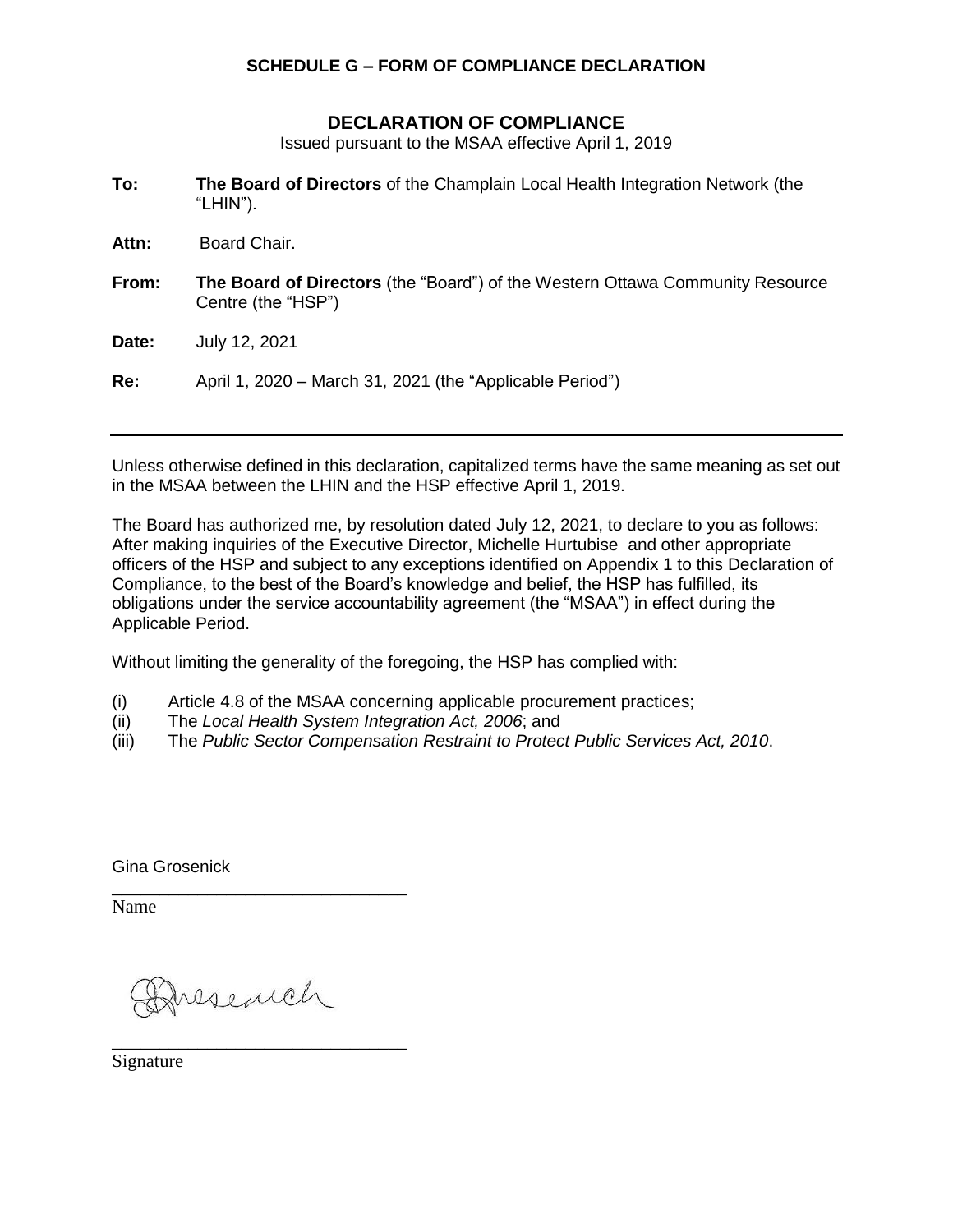# **Schedule G – Form of Compliance Declaration Cont'd.**

## **Appendix 1 - Exceptions**

## **CSS Service Targets**

#### **2020-2021**

| <b>Statistic</b>                                               | Actual         | Performance<br><b>Standard</b> | In Compliance         |
|----------------------------------------------------------------|----------------|--------------------------------|-----------------------|
| COM IH - Service Arrangement/Coordination 72 5 82 05           |                |                                |                       |
| Visits F2F, Tel., In-House, Cont. Out S 448*; 449*; 450*; 451* | $\overline{2}$ | 468-633                        | <b>Below Target</b>   |
| Individuals Served by Functional Centre S. 455*                | 1              | 320-480                        | <b>Below Target</b>   |
| COM IH - Meals Delivery 72 5 82 10                             |                |                                |                       |
| Individuals Served by Functional Centre S. 455*                | 308            | 360-540                        | <b>Below Target</b>   |
| Meal Delivered-Combined S. 248**10                             | 21,057         | 24000-26000                    | <b>Below Target</b>   |
| COM IH - Social and Congregate Dining 72 5 82 12               |                |                                |                       |
| Individuals Served by Functional Centre S. 455*                | 108            | 300-450                        | <b>Below Target</b>   |
| Attendance Days Face-to-Face S 483 ** *1                       | 2222           | 2790-3410                      | <b>Below Target</b>   |
| COM IH - Transportation - Client 72 5 82 14                    |                |                                |                       |
| Visits F2F, Tel., In-House, Cont. Out S 448*; 449*; 450*; 451* | 3971           | 5463-6038                      | <b>Below Target</b>   |
| Individuals Served by Functional Centre S. 455*                | 608            | 348-522                        | <b>Exceeds Target</b> |
| COM IH - Day Services 72 5 82 20                               |                |                                |                       |
| Individuals Served by Functional Centre S. 455*                | 225            | $70-104$                       | <b>Exceeds Target</b> |
| Attendance Days Face-to-Face S 483*                            | 12724          | 4068-4972                      | <b>Exceeds Target</b> |
| COM IH - Visiting - Social and Safety 72 5 82 60               |                |                                |                       |
| Visits F2F, Tel., In-House, Cont. Out S 448*; 449*; 450*; 451* | 19079          | 1530-1870                      | <b>Exceeds Target</b> |
| Individuals Served by Functional Centre S. 455*                | 2206           | $12 - 18$                      | <b>Exceeds Target</b> |
| COM IH - Foot Care Services 72 5 82 70                         |                |                                |                       |
| Visits F2F, Tel., In-House, Cont. Out S 448*; 449*; 450*; 451* | 6              | 1935-2365                      | <b>Below Target</b>   |
| Individuals Served by Functional Centre S. 455*                | 6              | 360-540                        | <b>Below Target</b>   |

In the area of **service arrangement** (home help, and home maintenance referrals), we continue to be below target. We continue to attribute this decline to changes in programming over the years where we took on the role of referring clients to other agencies for this need. Clients are now seeking assistance directly from other community agencies.

All other functional centres are below or above targets due to the pandemic, which has affected the services in a few ways:

- Meals Delivery: Numbers reflect provision of frozen meals only. Hot meals were suspended early in the first quarter to mitigate the transmission of COVID-19 to older adults and adults with disabilities.
- **Social and Congregate Dining:** Numbers are below target because all face to face social and congregate programs were suspended in the first weeks of the first quarter to ensure